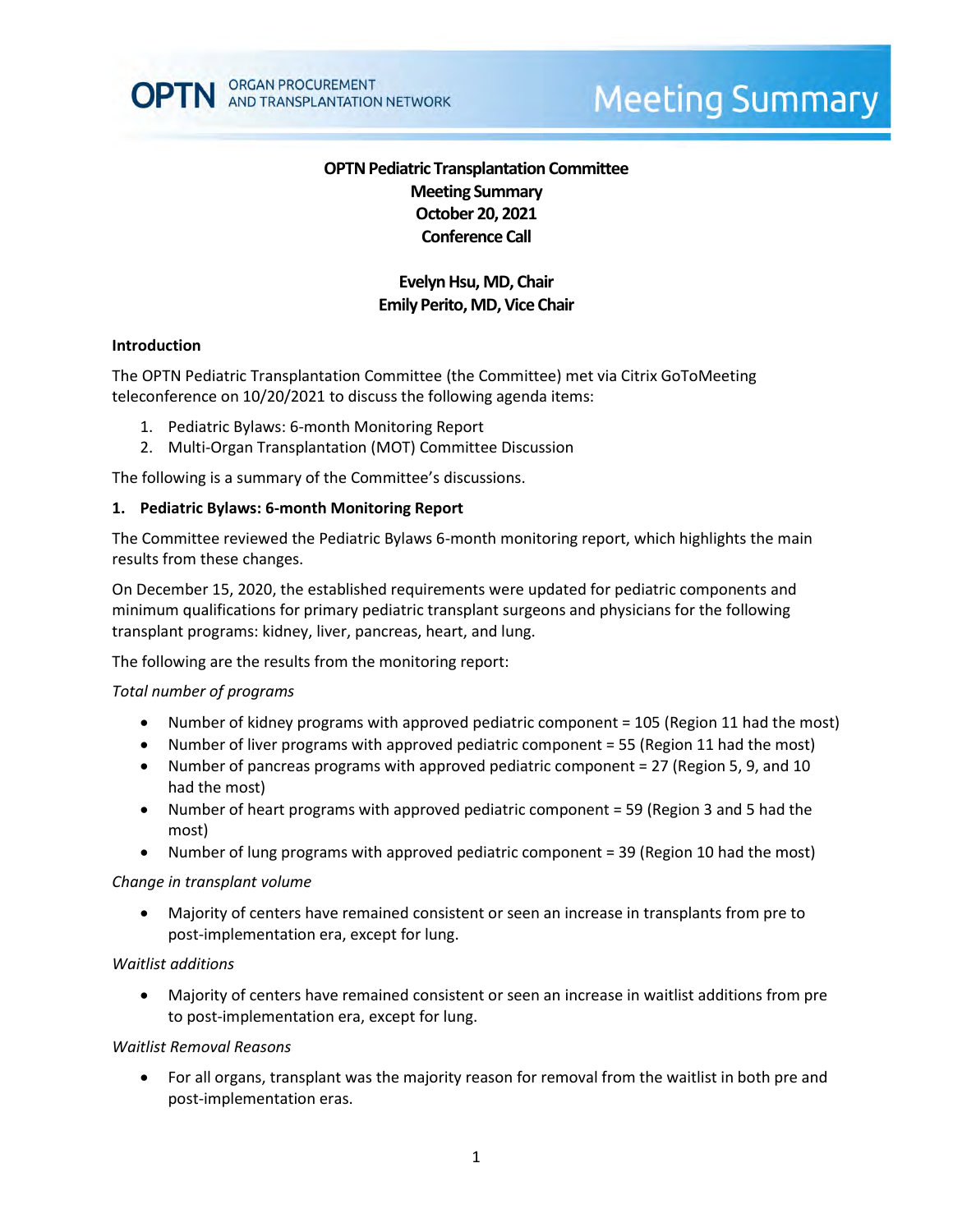For heart, kidney, and liver, removal due to death or too sick to transplant remained similar from pre to post-implementation.

### Summary of discussion:

A member noted that the percentage of pancreas and lung waitlist removals due to "death or too sick for transplant" increased after these bylaws were implemented and inquired if this may have been caused by some change in the program. A member stated that the number of waitlist removals for lung is very small, so there will only need to be a difference of 1 or 2 patients in order for the percent to increase.

A member inquired about the specific goal of the new pediatric component criteria, especially since the waitlist removals and transplant volume stayed consistent pre and post-implementation. Staff stated that this was monitoring to make sure that these changes didn't significantly disrupt the system. A member stated the goal of the pediatric bylaws was to increase the standards for pediatric programs without decreasing access for pediatric candidates, and that that potential change in access wasn't changing things such as waitlist additions, removals, or deaths.

A member inquired if the Committee will look at this data again. Staff stated that the Committee will see a monitoring report in March or April 2022 for one year post-implementation and again for two years post-implementation.

A member inquired about the cohort dates for pre and post-implementation. Staff explained that preimplementation was 6/15/2020 to 12/15/2020 and post-implementation was 12/15/2020 to 6/15/2021.

A member inquired if there is any outcomes data that should be included in the monitoring report that might be influenced by the change in the pediatric bylaws and the additional pediatric programs. Staff stated that outcomes data wasn't requested in the monitoring report, but could be included in the additional reports. A member inquired about other outcomes that would be of interest to the Committee. A member stated that post-transplant survival would be an outcome they would want to monitor. Staff stated that it's possible to add post-transplant survival to a report; however, the Committee may need to wait for the one year report.

A member mentioned that they'd like to include the utilization of the emergency exception pathway for heart and liver programs in the one year monitoring report. Staff stated that the 6 month report only showed one liver and one heart case where the program attempted to use the pathway but didn't enter the data correctly, so it hasn't been much of an issue.

A member stated they are fully in support of these pediatric bylaws, but are concerned that programs may feel like this was a lot of paperwork without any reason to have an approved pediatric component. A member stated that a number of programs didn't reapply for the pediatric component and it would be interesting to see that total number stratified by organ type.

A member emphasized that the centers that remained pediatric centers aren't going to affect access, instead it will be the centers that only did a few pediatric transplants and didn't reapply. So, the data should either show that centers with a pediatric component are getting busier due to pediatric candidates being routed through those centers or that pediatric candidates just aren't getting transplanted. The member stated they weren't sure whether the Committee can determine that with the data presented in this monitoring report.

A member stated that it appears there was one unapproved pediatric heart program that added pediatric candidates post-implementation and inquired about what happened to those candidates. Staff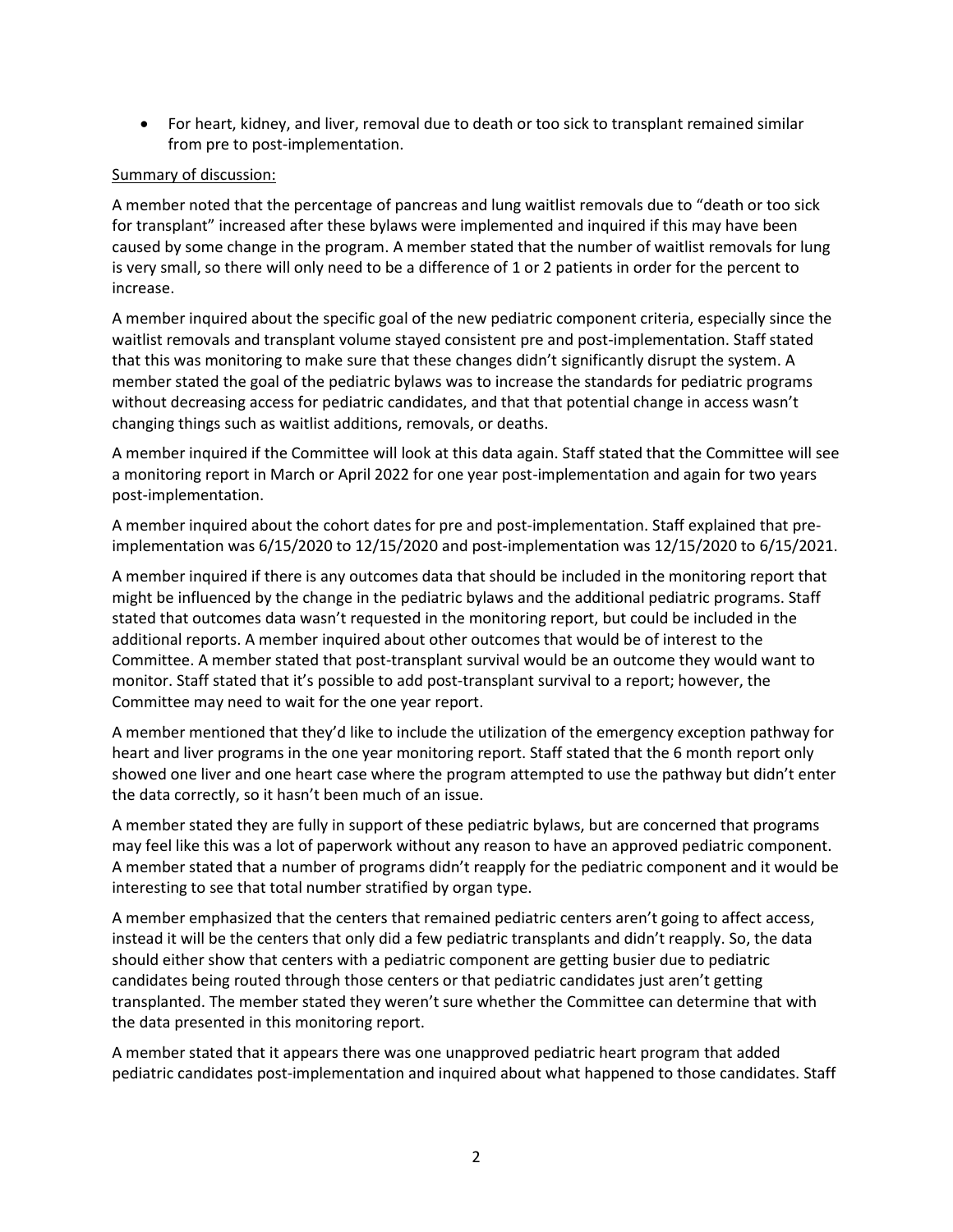explained that the Member Quality department monitors the use of the emergency exception pathway weekly and this case was caught and addressed.

A member suggested considering the number of programs with a pediatric component pre and postimplementation and the number of transplants pre and post-implementation in order to determine whether some pediatric candidates were lost. The member added that this may be helpful due to the regional referral nature of the smaller programs.

A member inquired if there is any way to capture whether pediatric candidates were lost or needed to travel more due to the decrease in programs with a pediatric component. Staff noted this it's important to consider the historical timeline of this project and what was occurring in parallel with the project. Staff explained that the change to the pediatric bylaws was approved by the Board of Directors in December 2015. Then, these changes needed to go through Office of Management and Budget (OMB) approval and programs were given time to prepare for implementation; so, in many ways the preimplementation cohort is a group of programs that already implemented these changes since they knew they were coming. Staff continued by stating that every organ type included in the changes to the pediatric bylaws had also gone through significant allocation changes over the last five years that impact things such as post-transplant mortality and waitlist additions.

A member stated that that's an important point and helps explain why there isn't a huge change in the 6 month monitoring from pre to post-implementation of the pediatric bylaws changes.

## **2. Multi-Organ Transplantation (MOT) Committee Discussion**

The Committee reviewed the background and future efforts of the multi-organ transplantation (MOT) work.

In 2019, the Policy Oversight Committee (POC) identified MOT as a strategic policy priority and, in 2021, the OPTN Board of Directors approved clarification to general MOT policy, which was medical criteria for heart and lung candidates to receive offers for either a kidney or liver if they were listed for a second organ.

The following are the future efforts for the MOT Committee:

- Eligibility Criteria (short term)
	- o Qualifying criteria for the second organ
- Allocation threshold (short term)
	- o Qualifying candidate criteria related to the primary organ
- Safety net (short term)
	- o For candidates that receive a single organ, but qualify shortly after transplant
- Match run prioritization (long term)
	- o Policy directing organ procurement organizations (OPOs) to allocate certain single organ or MOT allocations in a particular order
	- o Not specifically addressed in current policy

The MOT Committee is currently working on a project regarding eligibility criteria for heart-kidney and lung-kidney candidates (which will go out during January 2022 public comment cycle) and decided that all pediatric candidates registered for both organs should be eligible to receive both organs.

## Summary of discussion:

A member inquired if the proposed eligibility criteria for heart-kidney and lung-kidney applied to either adult and pediatric candidates or just adults. Staff explained that the criteria only applied to adults – if a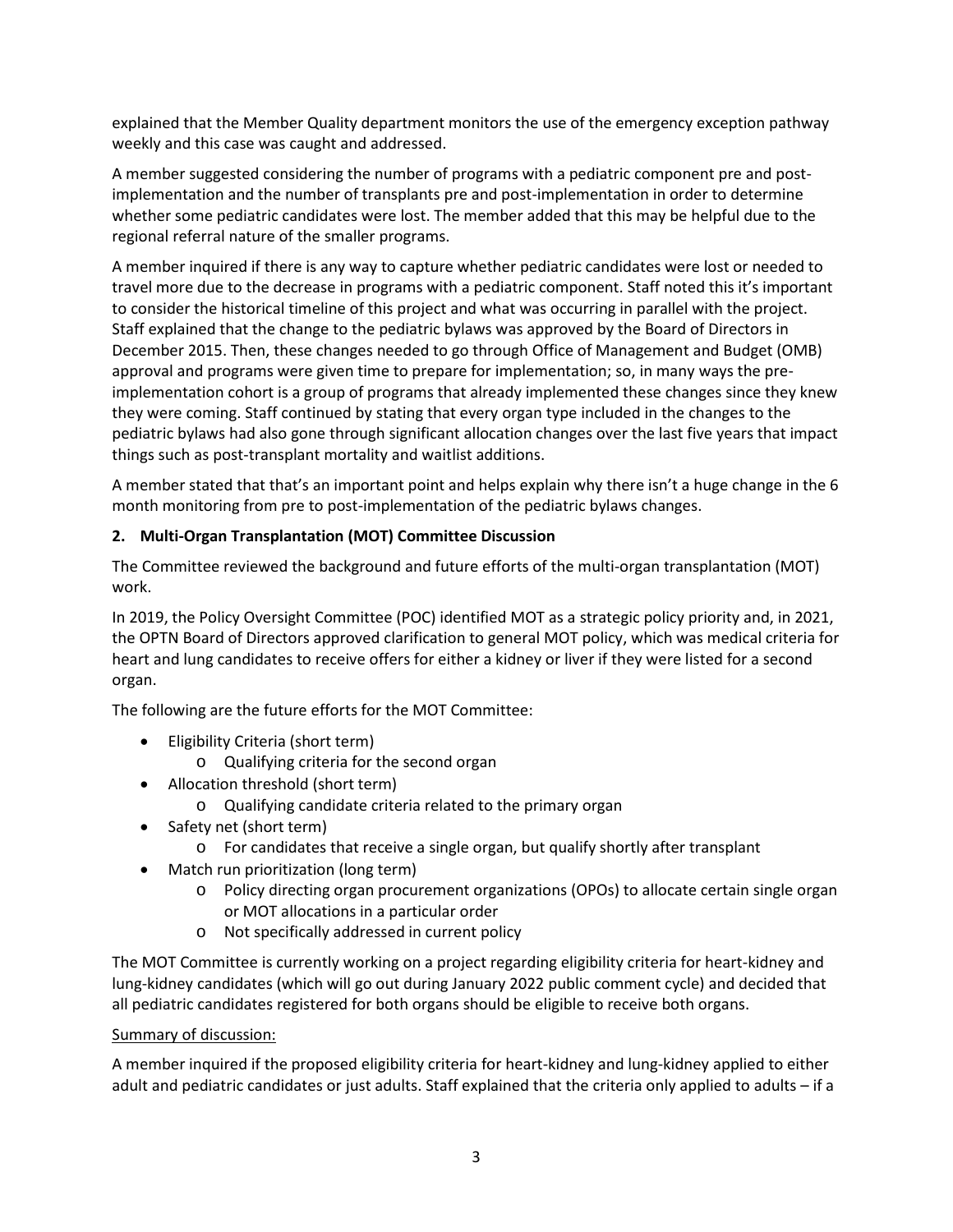pediatric candidate was registered for both organs, then they would be eligible for a heart-kidney or lung-kidney.

A member noted that the pediatric candidates who would be eligible for heart-kidney and lung-kidney transplants, in the proposed criteria, are less than 12 years old. The member expressed concern that this doesn't account for all pediatric candidates (12-17 years old). Staff explained that those 12-17 year old candidates would have to meet the criteria in order to be eligible for a heart-kidney or lung-kidney transplant.

A member inquired if that age range is reasonable from the lung perspective, especially since the Committee has been working on standardizing the pediatric definition across all organs so that it encompasses all candidates less than 18 years old. A member noted that continuous distribution of lungs will grant additional points to candidates who are less than 18 years old. The member also mentioned that, from their understanding, most patients under the age of 12 who are listed for lung currently tend to have a lung allocation score (LAS) greater than 30, so they think this issue may be balanced out in continuous distribution.

A member emphasized the importance for the Committee to see data on how many adolescents this policy could be affecting. The member stated that typically, if it's such a small number, the Committee advocates for adolescents to be included in pediatrics as opposed to subjecting them to adult criteria, which may not apply as well to them. A member agreed that these numbers are going to be very small, especially for lung-liver.

A member inquired if there's any reason the MOT Committee would not agree to make this criteria "less than 18 years old" instead of "less than 12 years old". A member noted that there has only ever been one teenager who has received a lung-kidney transplant.

A member inquired if "any pediatric status" for a heart includes all candidates less than 18 years old. Members confirmed that pediatric status for heart is all candidates who are less than 18 years old; however, pediatric status is based on age at the time of listing. So, a candidate could be listed at 17 years old and not receive an offer until they're 21 years old, but they would still be considered pediatric.

A member inquired if this policy gives direction to OPOs on what organ match run to allocate from first. Staff explained that MOT policy is being approached in phases and match run prioritization, which gives more instruction to OPOs on what organ match run to allocate from first when they have multiple organs, multiple match runs, and MOT candidates, will be addressed later in the project timeline.

A member emphasized that the Committee appreciates the attention the MOT Committee has given to pediatric multi-organ candidates; however, the Committee also has a concern in regards to the impact that adult MOT candidates may have on the pediatric single organ candidates when it comes to priority for the second organ, especially for kidney-pancreas. Staff stated that that's an excellent point and the MOT Committee will be discussing that during the next part of their project. Staff explained that this policy solely deals with eligibility criteria for heart-kidney and lung-kidney and doesn't address how they will be prioritized in the allocation scheme.

A member inquired if there are any proposed policies for the heart-kidney and lung-kidney safety net criteria or if that still pending. Staff explained that the MOT Committee is currently working on the safety net policy and it will be almost identical to what is established for the simultaneous liver-kidney (SLK) safety net criteria. A member noted that the SLK safety net policy prioritizes safety net kidney candidates behind pediatric candidates in the kidney prioritization, so there isn't really an impact on pediatric patients.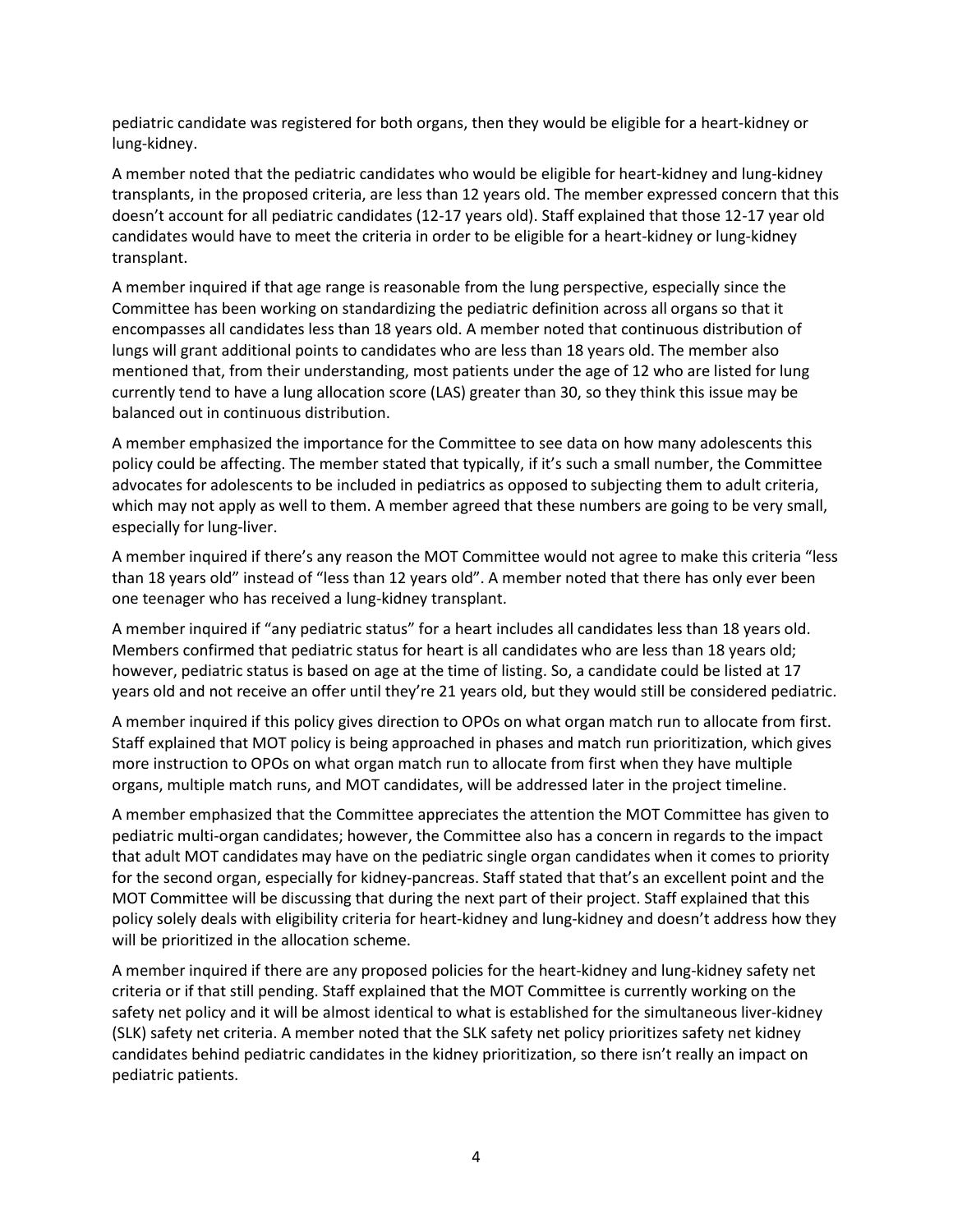## **Upcoming Meetings.**

November 17, 2021 (Virtual)